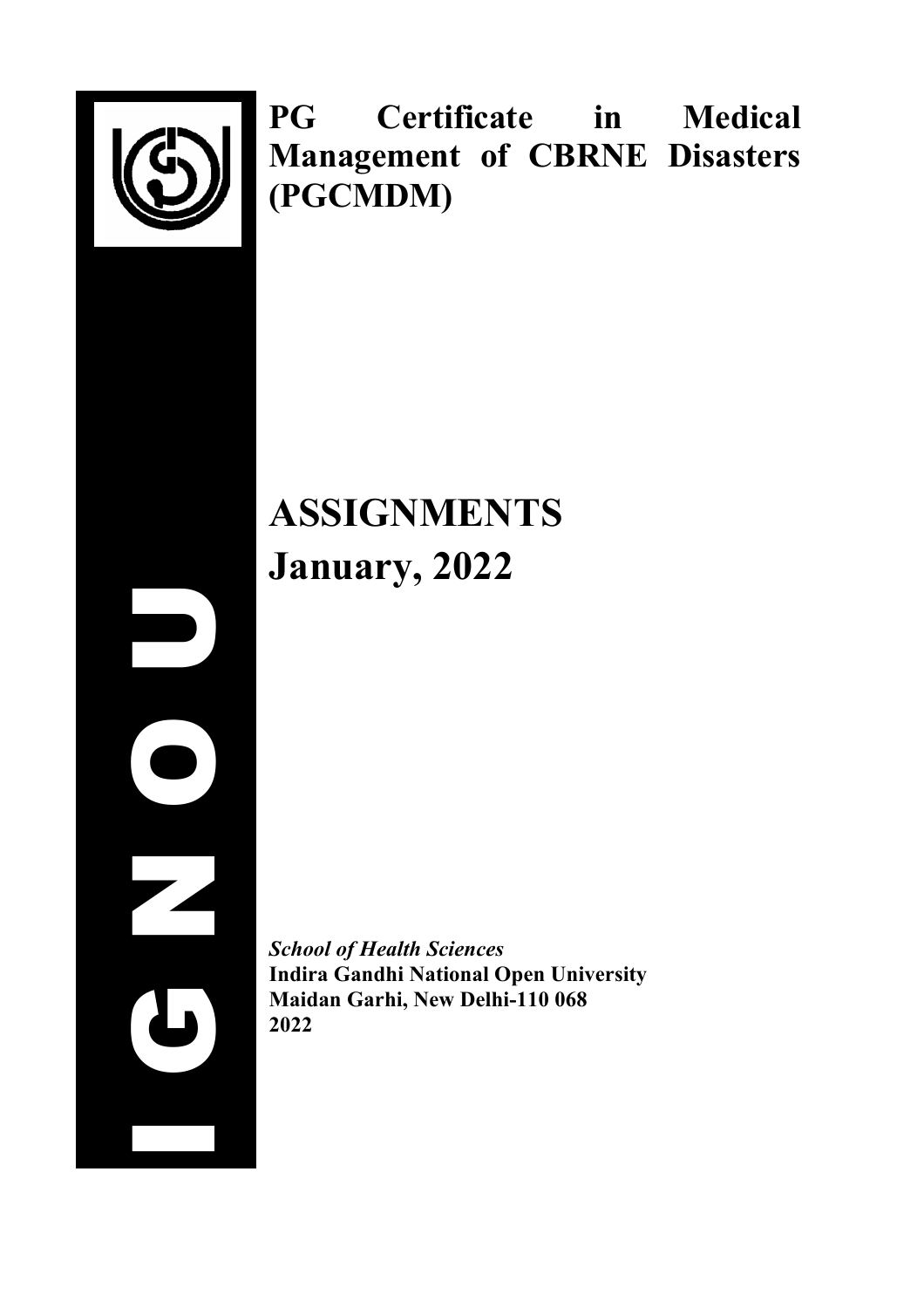#### Dear Student,

There is one assignment for MME 011, which is compulsory for the successful completion of the programme. Please note that the assignment carries a weightage of 30% marks towards the final evaluation in theory component and *submission of the assignments is a prerequisite* for appearing in theory term-end examination for respective papers. A minimum of 50% marks per assignment is required for successful completion of the Programme. The subject area of assignments and its last date of submission are mentioned below:

| Last date of submission of<br>assignment | Course code    | <b>Block</b> | <b>Max marks</b> |
|------------------------------------------|----------------|--------------|------------------|
| $31st$ May 2022                          | <b>MME 012</b> | 1,2,3,4      | 30               |

Please take note of the following points before writing your assignments:

- Use only foolscap size paper for writing your responses. Only handwritten assignments will be accepted. Typed or printed copies of assignments will not be accepted.
- Tie the pages after numbering them carefully.
- Write the question number with each answer.
- *All the questions are compulsory.*

#### **Suggestions for writing an assignment:**

Read the assignments carefully. Go through the units on which the answers are based. Draw a rough outline of your answer. Make a logical order. Then write your answer neatly and submit. Give illustrations and tables wherever necessary. Do not copy the answers from the Blocks.

Answer assignment in sheets. On the first page of the assignment response sheet, write the course code, course title, assignment code, name of your programme study centre and date of submission. Your Roll No., Name and Full address should be mentioned in the top right corner of the first page. The first page of your response sheet should look like the format given.

| Course Code Course New York                                       | Roll No.                                                      |  |
|-------------------------------------------------------------------|---------------------------------------------------------------|--|
| Course Title<br><u> 1980 - Andrea Brand, amerikansk politik (</u> | Name<br><u> 1980 - Andrea Andrew Maria (h. 1980).</u>         |  |
| Assignment Code                                                   | Address<br><u> 1980 - John Stein, Amerikaansk politiker (</u> |  |
|                                                                   |                                                               |  |
| <b>PSC</b>                                                        | Date of Submission                                            |  |

Please **submit the assignments (answer sheets) to your Study Centre Coordinator/Programme In-charge only.** You may keep a xerox copy of the answer sheets for future reference. If any problem regarding the writing and submission of the assignments please contact to:

*Prof. Ruchika Kuba Programme Coordinator PG Certificate in Medical Management of CBRNE disasters (PDCMDM) School of Health Sciences IGNOU, Maidan Garhi New Delhi-110068 Email: rkuba@ignou.ac.in*